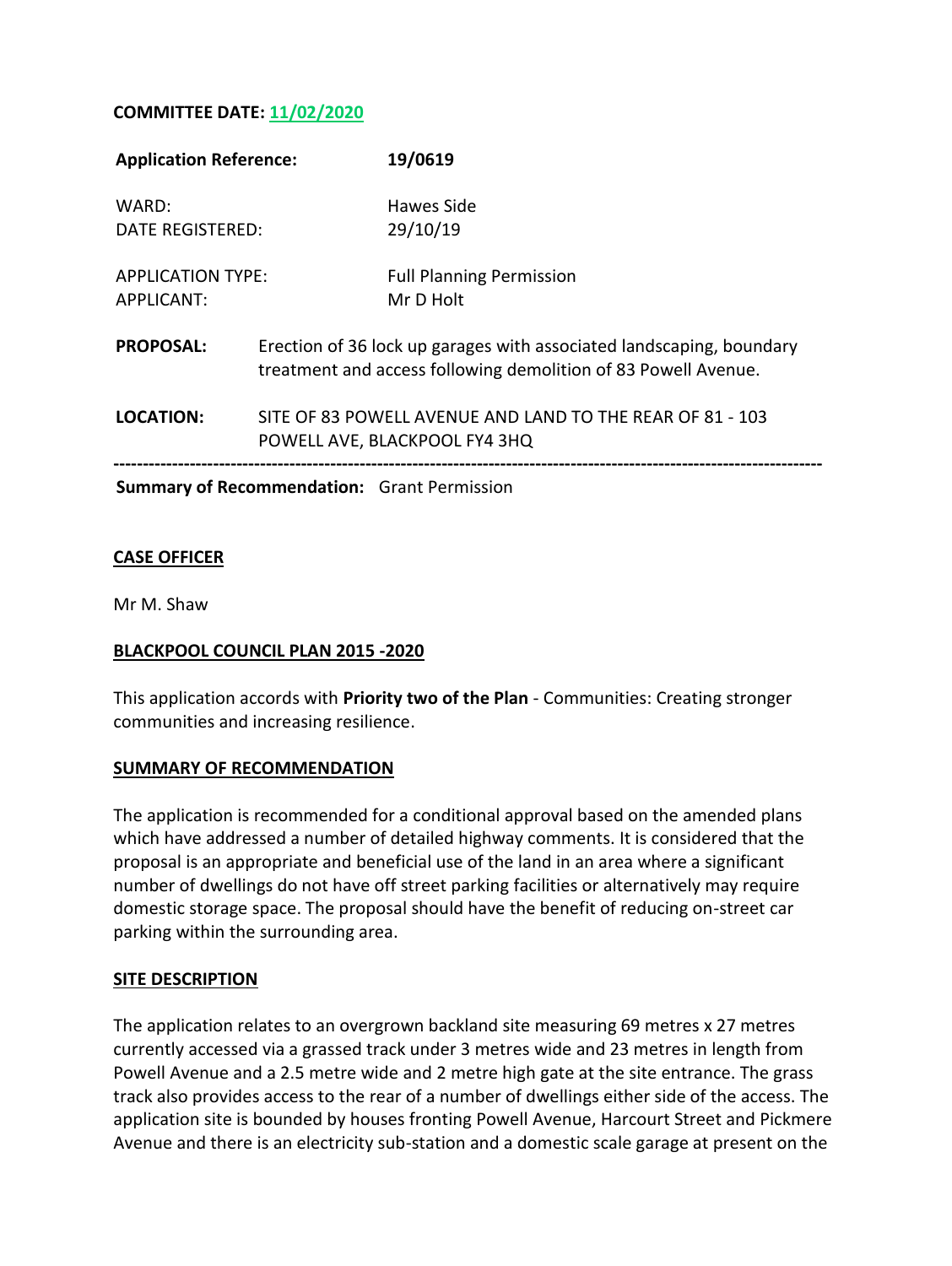site. The property at 83 Powell Avenue is a two storey end terraced house abutting the grassed track.

Detailed planning permission was granted on 6 June 2017 under reference: 16/0551 for the erection of six dwellings on the site for the demolition of 83 Powell Avenue to provide access to the land.

## **DETAILS OF PROPOSAL**

Detailed planning application involving the erection of 36 lock up garages in the form of five garage blocks following the demolition of 83 Powell Avenue to allow the formation of a 5.5 metre wide access, including a footpath which will run parallel with the grassed track with a 500 mm high knee rail forming the demarcation between the two. The proposed 5.5 metre wide access would sit alongside the existing grassed access which will be retained. The demolition of 83 Powell Avenue will expose the side elevation of 81 Powell Avenue and a new gable wall will be constructed as part of the proposal. The new footpath will abut the new gable wall of 81 Powell Avenue. The proposed garages will be accessed via a 3 metre wide / 2 metre high gate which will be positioned next to the existing access gate. The garages will measure a minimum of 5.5 metres x 3 metres though most are 6 metres in length and some of the garages are also wider than 3 metres. The site layout plan shows two aisles 6 metres wide in front of the garages with a central and dividing landscaping strip 1.6 metres wide x 46 metres in length.

The application is accompanied by a Supporting Statement

## **MAIN PLANNING ISSUES**

The main planning issues are considered to be:

- Principle of Development
- Highway and Pedestrian Safety
- Impact on Residential and Visual Amenity
- Other Issues

These issues will be discussed in the assessment section of this report.

## **CONSULTATIONS**

**Head of Highways and Traffic Management:** I did want a detail showing the relationship with the full width crossing at No. 81 Powell Avenue. We could leave that to be dealt with in the crossing permission. The "last" 5m shown as macadam should slope sufficiently away from the highway to not discharge surface water that way. It would be prudent to have some clearance to No. 81 Powell Avenue's side wall (and evidence of making good the wall). There is a need to know what the delineation will be on the edge of the grass path.

To comply with our usual standard, household garages should strictly all be 6m long. However, these are not household garages and it is my view that they would house a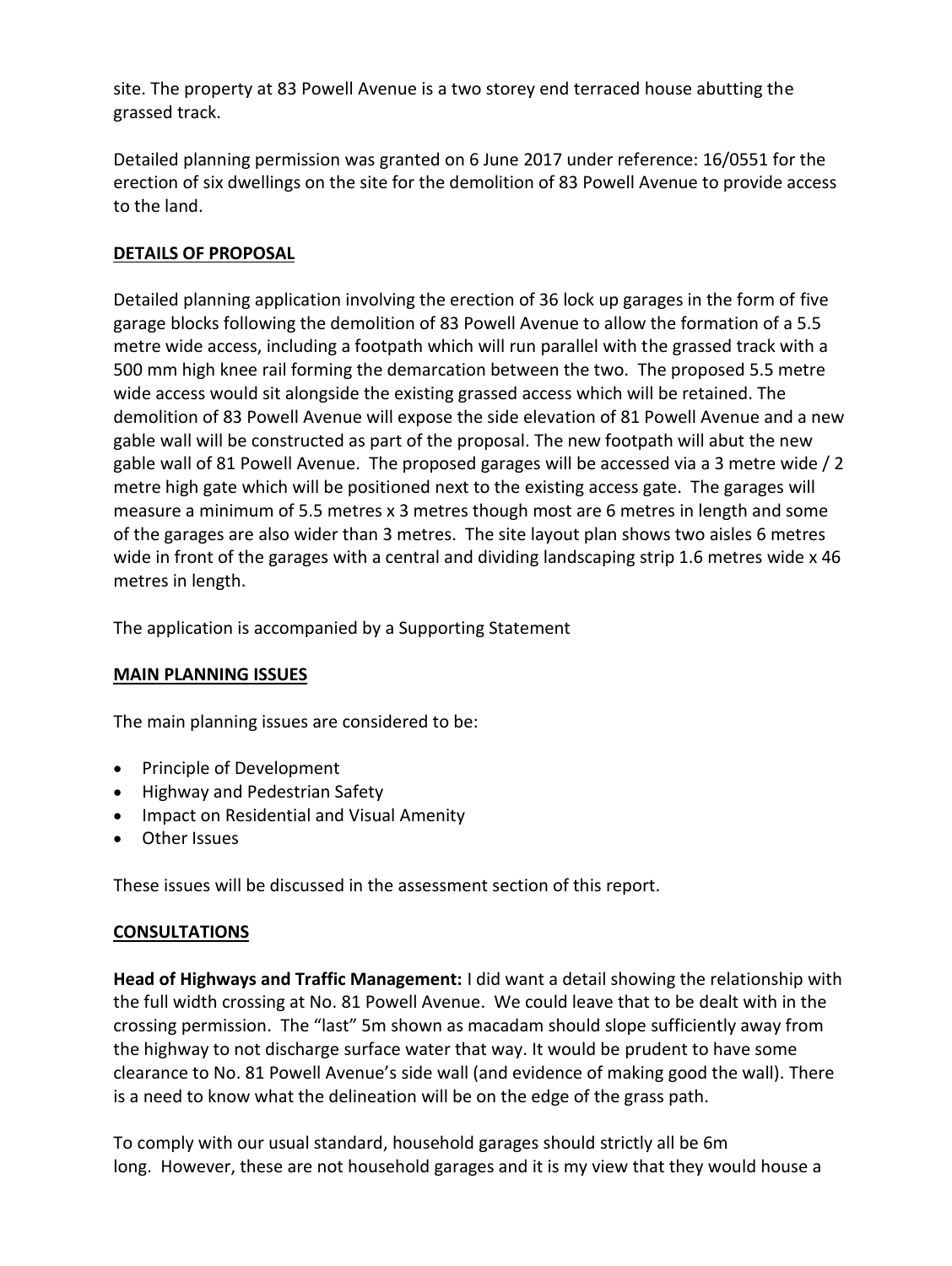car and/or storage to the extent that it was practical for each user. In a domestic situation we would be concerned that the car was being displaced which is not the case here. They are offering a SuDS scheme and that can be conditioned and should include the accessway. Details of the accessway layout and its relationship with the existing access are needed including a cross section and a material specification and this matter can be conditioned.

Anything within the existing highway is a footway crossing and can be dealt with when that application is made. From experience, the volumes of traffic to and from garage courts are invariably low and the drivers are familiar with the layout. In this location visibility is excellent. I do not therefore see any safety issue of concern.

The amended plan is satisfactory.

## **PUBLICITY AND REPRESENTATIONS**

2 x site notices displayed: 29 October 2019 Neighbours notified: 29 October 2019

**85 Powell Avenue, Blackpool** (Objects) - I live at the house that would be next to the alleyway and feel this would completely devalue my property. The area has never been maintained by the owner so I feel this would not be maintained in the future. Vandalism will be an issue, and property owners have drives for their vehicles already.

It's going to be a massive inconvenience, due to safety and protection of my house. For the duration of extensive building work, it will cause major disruption and excessive noise. I will not be able to safely use my rear garden access. I will constantly have noise outside my house from cars and other vehicles. Due to my job I work nights so my sleeping pattern will be upset from the constant noise and disruption, not only during building but in future.

This is not a driveway but an alleyway serving four houses. There will be no protection for the side of my property and when completed my back gate would open out onto a road. The proposal would not benefit the area and raises some serious safety concerns.

**70 Powell Avenue, Blackpool** (Objects) - I am concerned about the entrance to the proposed garage and demolition of 83 Powell Avenue.

We live directly opposite the proposed entrance at 70 Powell Avenue and we have disabled parking directly opposite the proposed entrance and there is concern over its effect on our disabled parking and possible damage to our car as the road is very narrow and is already heavily parked.

Although the entrance would utilise the grass verge, if cannot go beyond next door as they have a parking entrance into their house and because of this it would mean that it would be difficult to go in and out of the entrance without driving very close to our car, and possible damaged, and we have already had damage from traffic going up and down our street. This is only going to compound the problem and could cause more collisions.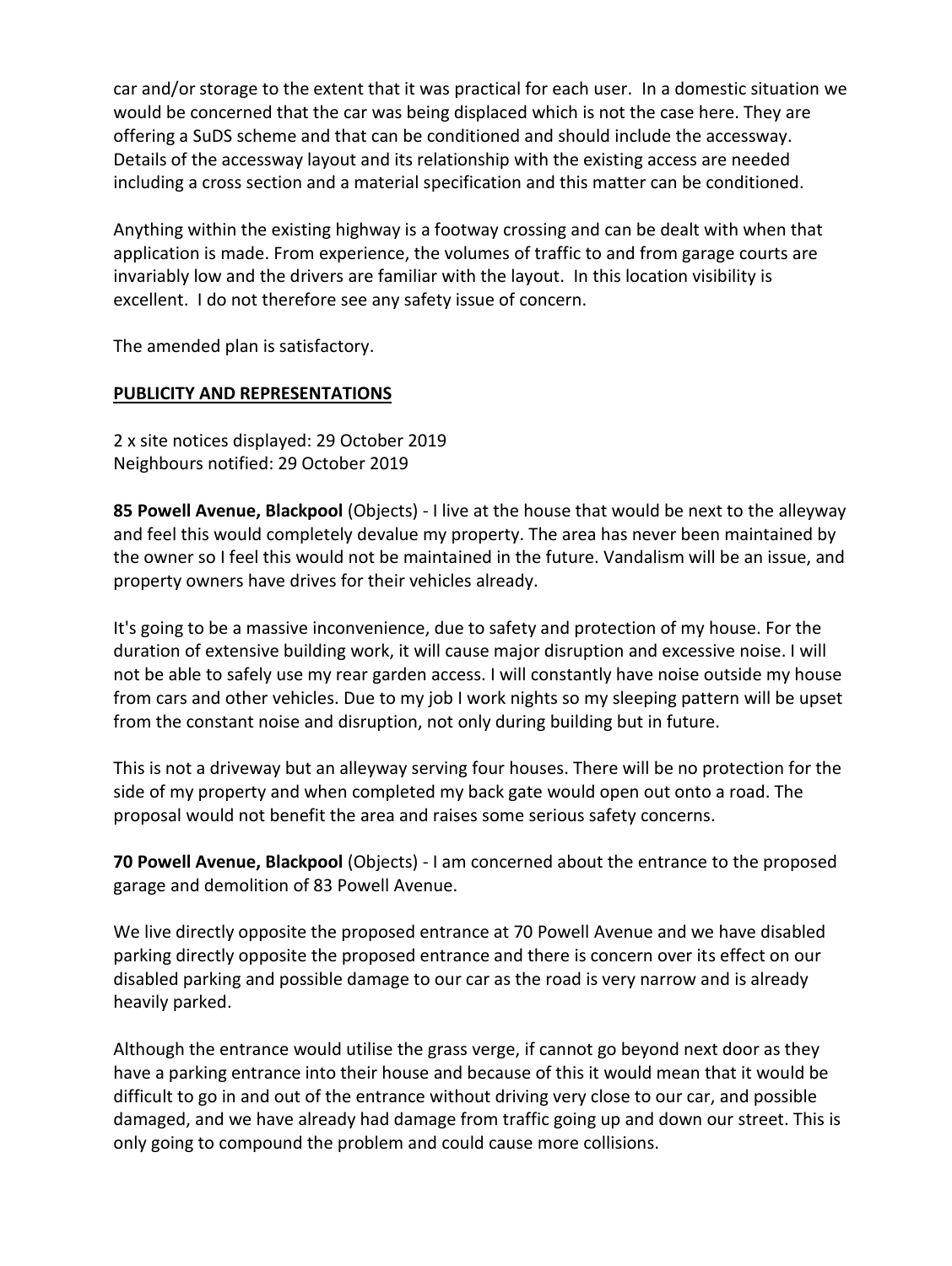**97 Powell Avenue, Blackpool** (Supports) - Great idea making use of the land that is in such a disgusting condition where people dump unwanted items. The land is currently unkempt and is an eyesore. Also rats and other vermin have been seen at the mentioned land. Hopefully this application is approved and this land is put to good use and most important it is kept in good condition for years to come.

## **NATIONAL PLANNING POLICY FRAMEWORK**

The revised National Planning Policy Framework (NPPF) retains the key objective of achieving sustainable development and hence there is a presumption that planning applications proposing sustainable development will be approved. It provides advice on a range of topics and is a material planning consideration in the determination of planning applications. The parts most relevant to this application are:

- 8 Promoting healthy and safe communities
- 11 Making effective use of land
- 12 Achieving well-designed places

# **BLACKPOOL LOCAL PLAN PART 1: CORE STRATEGY**

The Blackpool Local Plan: Part 1 - Core Strategy was adopted by the Council in January 2016. The policies in the Core Strategy that are most relevant to this application are:

- CS7 Quality of design
- CS12 Sustainable neighbourhoods

## **SAVED POLICIES: BLACKPOOL LOCAL PLAN 2001-2016**

The Blackpool Local Plan was adopted in June 2006. A number of policies in the Blackpool Local Plan (2006) have now been superseded by policies in the Core Strategy (these are listed in Appendix B of the Core Strategy). Other policies in the Blackpool Local Plan are saved until the Local Part 2: Site Allocations and Development Management Policies is produced.

The following policies are most relevant to this application:

- LQ1 Lifting the quality of design
- LQ6 Landscape Design and Biodiversity
- BH3 Residential and visitor amenity
- AS1 Access, parking and highway safety

# **BLACKPOOL LOCAL PLAN PART 2: PROPOSED SITE ALLOCATIONS AND DEVELOPMENT MANAGEMENT POLICIES**

The Blackpool Local Plan Part 2 has been subject to an informal consultation exercise and will be subject to formal consultation later this year. At this point in time limited weight can be attached to the proposed policies. The policies in Part 2 that are most relevant to this application are: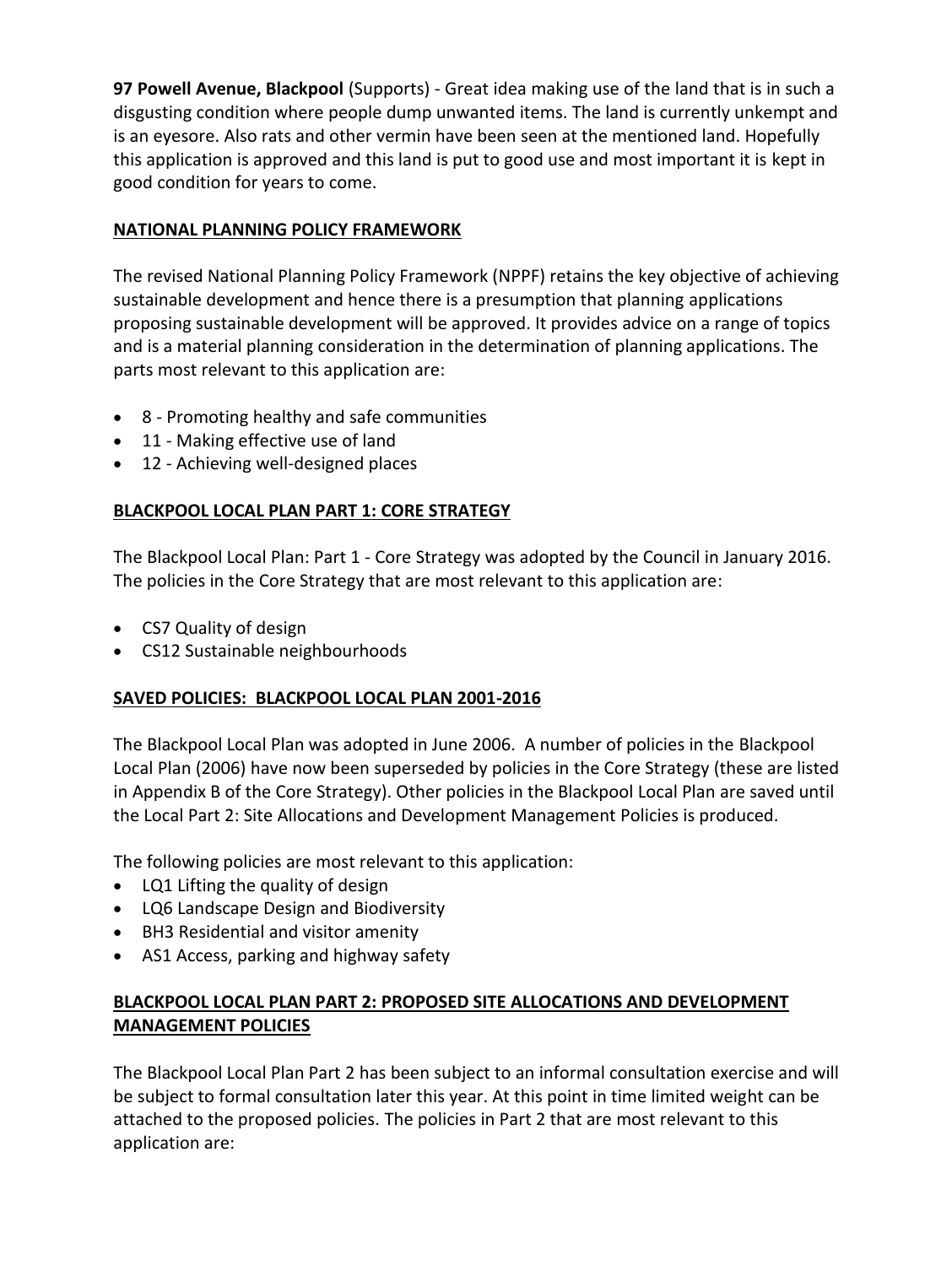Policy DM20: Landscaping Policy DM21: Public Health and Safety Policy DM39: Transport requirements for new development

## **ASSESSMENT**

**Principle of Development**- the application site is unallocated on the Blackpool Local Plan proposals map which therefore means that there are no objections in principle and the acceptability of the proposal is dependent upon the submitted details and/or whether any outstanding matters can satisfactorily be dealt with by condition(s). The principle of development on the site has also already been accepted with the granting of permission reference 16/0551 for the erection of six houses, this approval is still valid until 6 June 2020.

**Highway and Pedestrian Safety-** it is anticipated that traffic levels would be less, or at least no greater from the 36 lock up garages than that generated by the approved six houses. It is also expected that a number of the garages would be utilised for domestic storage purposes with limited visits to and from the site, in addition to providing off street parking facilities. The amended plan indicates a footpath from Powell Avenue into the site abutting 81 Powell Avenue alongside the proposed access road. This will ensure pedestrians can safely access the site. The proposed 4.5 metre wide access road would allow for a two way traffic flow (if required) and will also be physically separated from the existing grass track via a knee rail meaning any existing use of the grass track should not be affected.

The public footpath and grass verge on Powell Avenue has a depth of over 7 metres which means visibility upon entering the carriageway is very good with ample room to safely manoeuvre and there is no reason to suggest vehicles parked on street are likely to be damaged as a result of the proposal. On street parking is also likely to be reduced on Powell Avenue as a result of the proposal. In highway and pedestrian safety terms the proposal is considered to comply with Policy AS1 of the Blackpool Local Plan

**Impact on Residential and Visual Amenity –** The demolition of 83 Powell Avenue will have some residential amenity impact for a limited period until the new gable wall is constructed. However, with the inclusion of appropriate conditions, including agreement of a Construction Management Plan, and requiring details of the new gable wall to be agreed and constructed prior to works commencing on the garages it is considered that the impact can be minimised to an acceptable level to comply with Policy BH3 of the Blackpool Local Plan. Any approval will also include a condition restricting use of the garages to domestic parking and/ or storage to prevent business activity from the site. It is not considered that the levels of traffic from the use of the site will be such as to cause detrimental harm to residential amenity although it will be a significant increase on the existing levels of activity. The area immediately to the rear of 85 and 87 Powell Avenue houses a sub-station which would provide a buffer between the rear of these properties and the lock-up garages. There may be some limited amenity impact with car headlamps from vehicles entering/ leaving the site during hours of darkness although, in comparison to the approved housing scheme, this would be expected to be less, or at least no greater, and this issue is a common one within built up residential areas.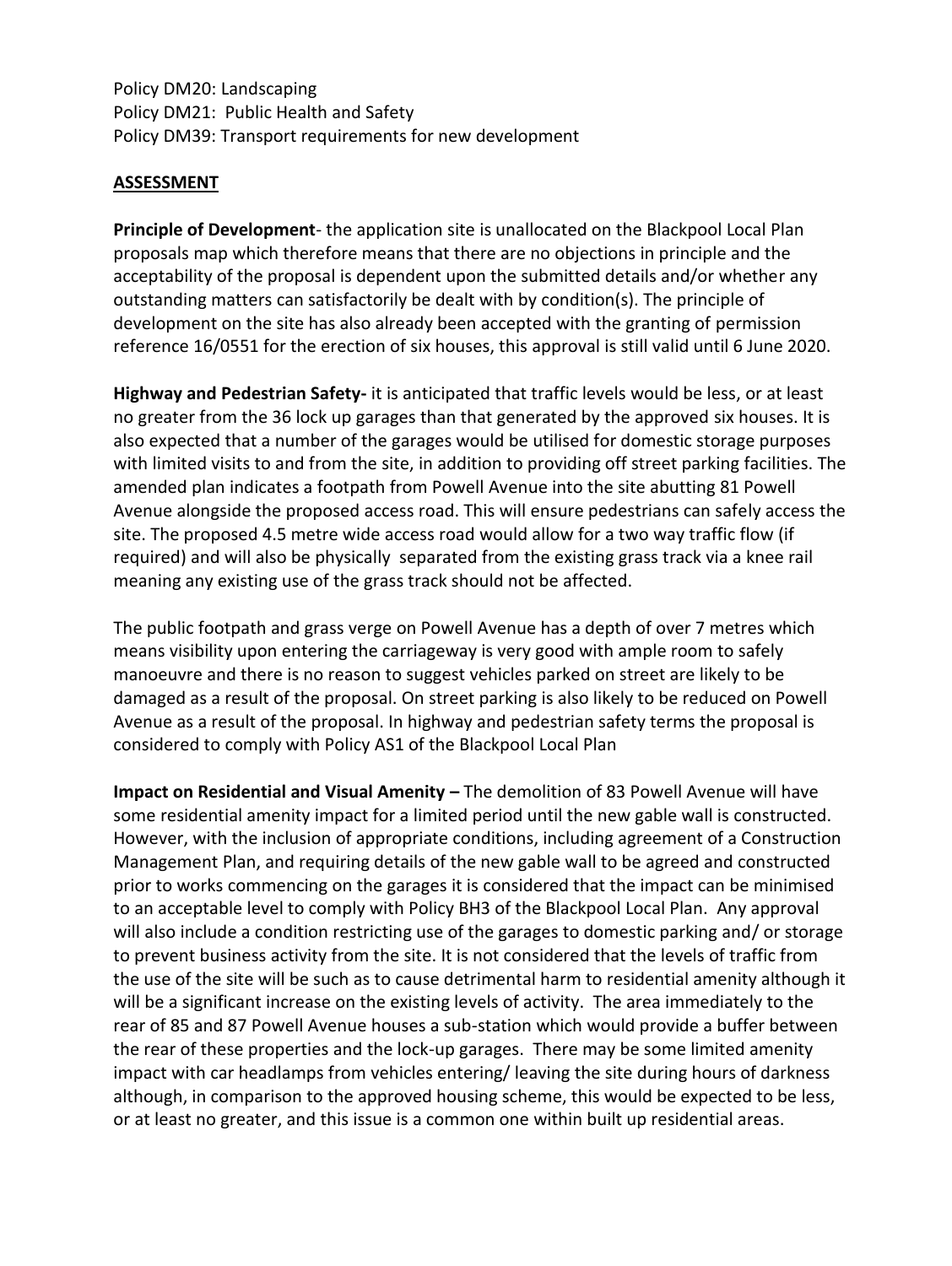In terms of visual amenity there are not considered to be any adverse impacts arising from the proposal given that the site overgrown, unkempt and it has been suggested that it has also been subject to fly tipping.

**Other Issues** the potential de-valuation of property values is not a planning consideration.

A sustainable surface water drainage will be dealt with by way of condition and it envisaged that most, if not all, surface will soak away naturally within the site via porous materials without any requirement to connect to the main drains.

There is no reason to suggest there will be any issues with vandalism, if anything, the potential for criminal activity may decrease with the additional activity and the application has the benefit of natural surveillance being overlooked by houses on three sides, and will also be gated to prevent unauthorised access.

A condition will be included requiring the removal of any of the self-sown trees and landscaping on the application site outside the bird breeding season to avoid any potential of disturbing nesting birds and a replacement planting scheme will be required by condition. The existing landscaping on the site has limited visual amenity value and is not visible from any public vantage point being largely enclosed by housing. The removal of this landscaping has also already been agreed as part of planning permission 16/0551.

## **CONCLUSION**

The proposal will introduce a beneficial use of the vacant and overgrown application site and is considered acceptable in terms of its impact on highway safety, residential amenity and all other relevant issues and as such the application is recommended for a conditional approval.

## **LEGAL AGREEMENT AND/OR DEVELOPER FINANCIAL CONTRIBUTION**

The proposal will require a Section 278 highways agreement to deal with the off-site highway works on Powell Avenue.

## **HUMAN RIGHTS ACT**

Under Article eight and Article one of the first protocol to the Convention on Human Rights, a person is entitled to the right to respect for private and family life, and the peaceful enjoyment of his/her property. However, these rights are qualified in that they must be set against the general interest and the protection of the rights and freedoms of others. It is not considered that the application raises any human rights issues.

## **CRIME AND DISORDER ACT 1998**

The contents of this report have been considered in the context of the Council's general duty, in all its functions, to have regard to community safety issues as required by section 17 of the Crime and Disorder Act 1998.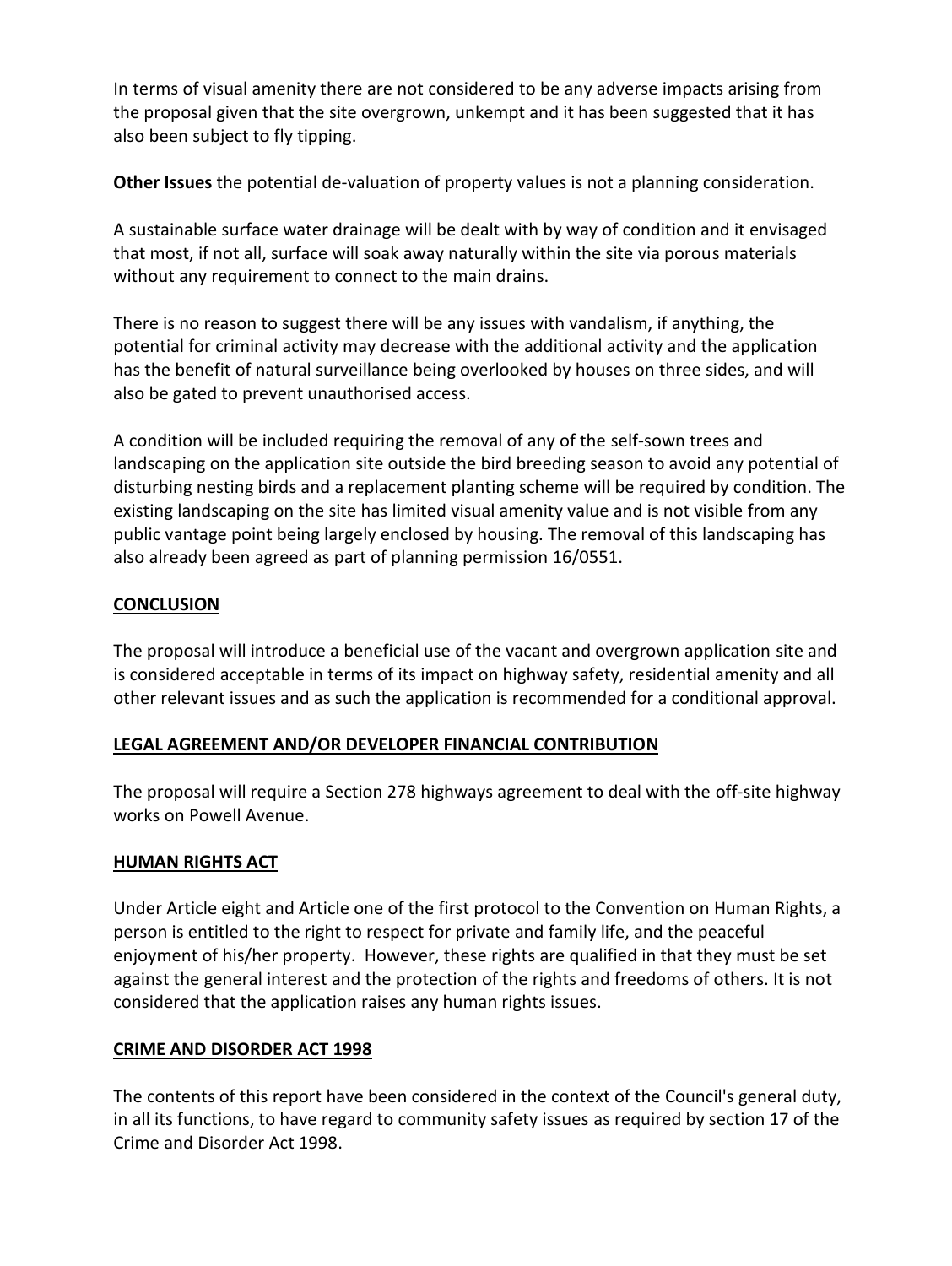#### **BACKGROUND PAPERS**

Planning Application File(s) 16/0551 which can be accessed via the link below:

https://idoxpa.blackpool.gov.uk/online-applications/search.do?action=simple

#### **Recommended Decision:** Grant Permission

#### **Conditions and Reasons**

1. The development hereby permitted shall be begun before the expiration of three years from the date of this permission.

Reason: Required to be imposed pursuant to Section 91 of the Town and Country Planning Act 1990 (as amended).

2. The development shall be carried out, except where modified by the conditions attached to this permission, in accordance with the planning application received by the Local Planning Authority including the following plans:

Location Plan received by the Council on 12/09/2019 Drawings numbered PL02 Rev C

Reason: For the avoidance of doubt and so the Local Planning Authority can be satisfied as to the details of the permission.

3. Notwithstanding the provisions of the Town and Country Planning (General Permitted Development) Order 2015 (or any Order revoking and re-enacting that Order) the approved garages shall solely be used for the parking of motors cars and for domestic storage only and shall not at any time by used for business purposes or commercial storage.

Reason: In the interests of highway safety and residential amenity in accordance with Policies BH3, AS1 and LQ1 of the Blackpool Local Plan 2001-2016 and Policy CS7 of the Blackpool Local Plan Part 1: Core Strategy 2012-2027.

4. Notwithstanding the submitted plans, all access works, including works to Powell Avenue, shall be carried out in accordance with details to be submitted to and approved in writing by the Local Planning Authority prior to the development hereby approved being first brought into use and shall thereafter be retained.

Reason: In the interests of the appearance of the locality and highway safety, in accordance with Policies LQ1 and AS1 of the Blackpool Local Plan 2001-2016 and Policy CS7 of the Blackpool Local Plan Part 1: Core Strategy 2012-2027.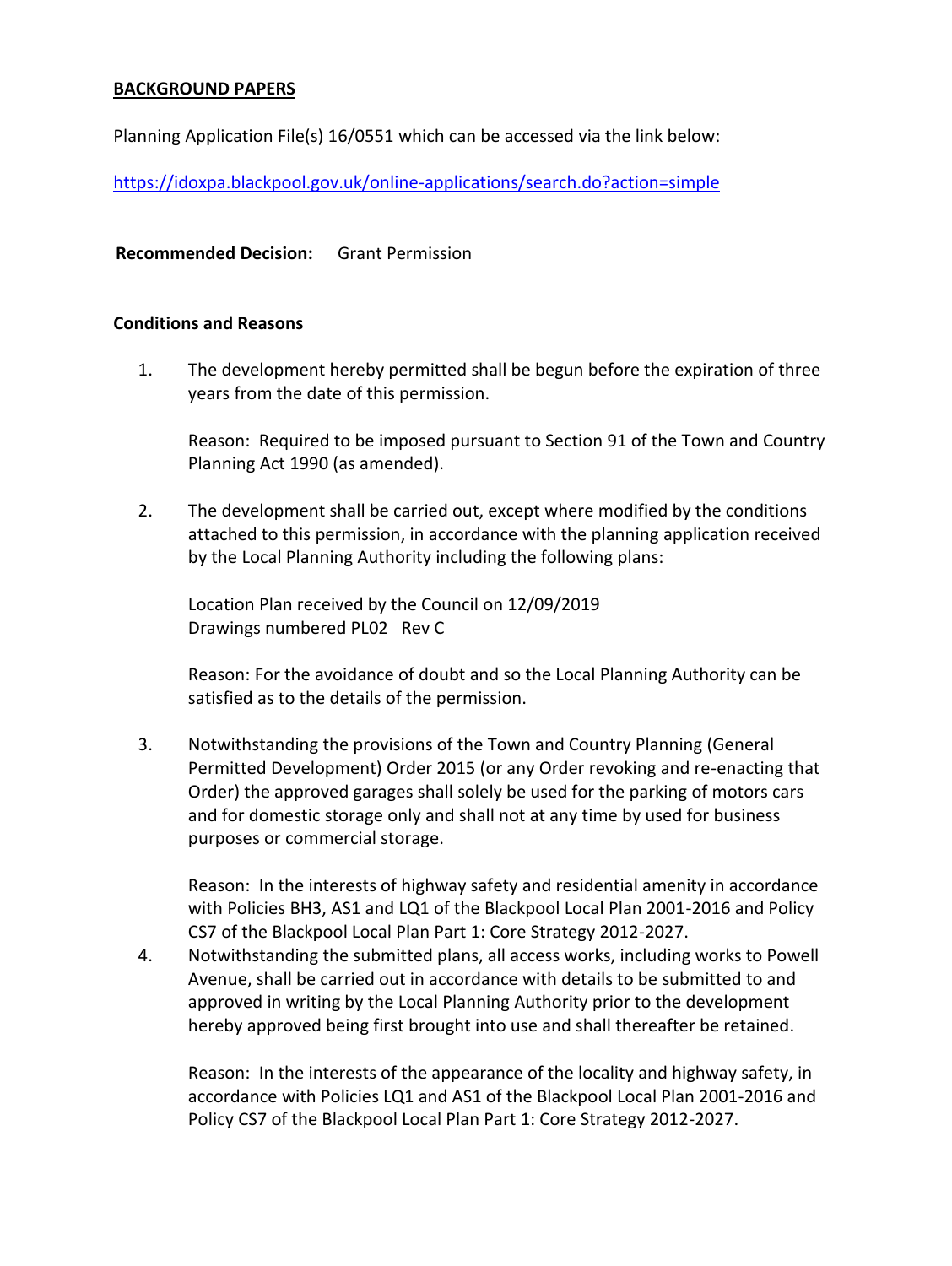5. Before the garages are first occupied external lighting shall be fitted in accordance with details to be submitted to and agreed in writing by the Local Planning Authority and shall thereafter retained unless otherwise agreed in writing with the Local Planning Authority.

Reason: In the interests of the residential and visual amenity, in accordance with Policies LQ1, BH3 and BH4 of the Blackpool Local Plan 2001-2016 and Policy CS7 of the Blackpool Local Plan Part 1: Core Strategy 2012-2027.

6. No trees to be removed as part of the development shall be removed during the bird breeding season (March - August in any calendar year) unless the absence of breeding birds on the site is confirmed in writing to the Local Planning Authority in advance of any tree works being carried out.

Reason: To safeguard birds in accordance with Policy NE7 of the Blackpool Local Plan 2001-2016 and Policy CS7 of the Blackpool Local Plan Part 1: Core Strategy 2012-2027.

7. Details of the external treatment of the exposed gable elevation as a result of the approved demolition works to 83 Powell Avenue shall be submitted to and agreed in writing by the Local Planning Authority prior to the demolition works commencing and the agreed external works shall subsequently carried out in accordance with the approved details before work commences on the erection of the approved garages.

Reason: In the interests of visual amenity in accordance with Policies LQ1 and BH3 of the Blackpool Local Plan 2001-2016 and Policy CS7 of the Blackpool Local Plan Part 1: Core Strategy 2012-2027.

8. Prior to the commencement of any development details of surface water drainage shall be submitted to and approved in writing by the Local Planning Authority. The approved details shall be implemented prior to the first use of the garages and maintained and managed in accordance with the approved details thereafter.

Reason: To secure proper drainage and to reduce the risk of flooding and pollution and to improve bathing water quality standards on the Fylde Coast in accordance with Policy NE10 of the Blackpool Local Plan 2001-2016.

- 9. No development shall take place until a Construction Management Plan has been submitted to and approved in writing by the Local Planning Authority. The Construction Management Plan shall include and specify the provision to be made for the following:
	- dust mitigation measures during the construction period
	- control of noise emanating from the site during the construction period
	- hours and days of construction work for the development
	- contractors' compounds and other storage arrangements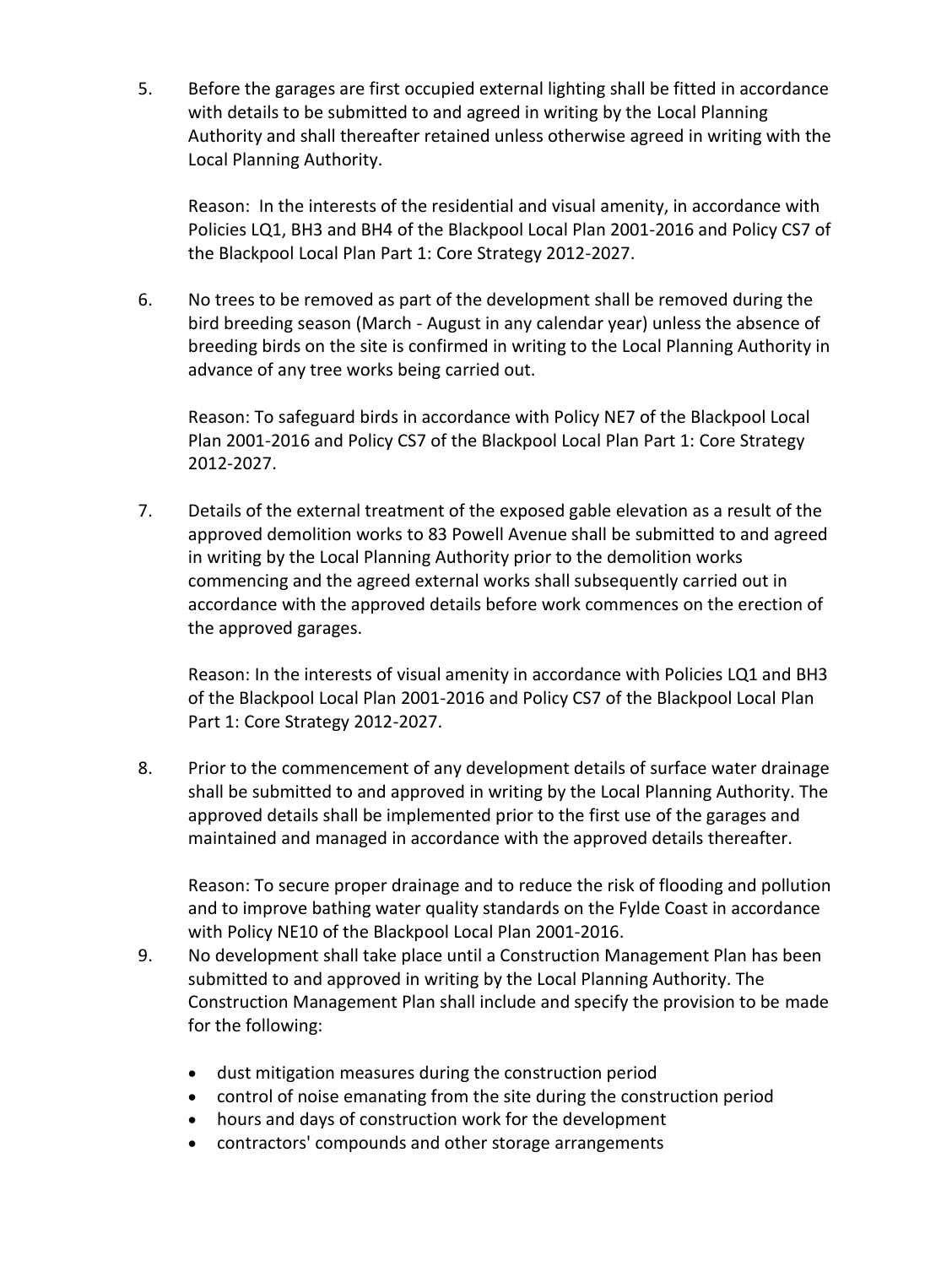- provision for all site operatives, visitors and construction loading, off-loading, parking and turning within the site during the construction period
- arrangements during the construction period to minimise the deposit of mud and other similar debris on the adjacent highways
- the routing of construction traffic.

The construction of the development shall then proceed in accordance with the approved Construction Management Plan.

Reason: In the interests of the amenities of surrounding residents and to safeguard the character and appearance of the area in accordance with Policies LQ1 and BH3 of the Blackpool Local Plan 2001-2016 and Policy CS7 of the Blackpool Local Plan Part 1: Core Strategy 2012-2027.

10. a) No development shall take place until full details of both hard and soft landscaping works have been submitted to and approved in writing by the Local Planning Authority. These details shall include any proposed changes to existing ground levels, means of enclosure and boundary treatment, areas of soft landscaping, hard surfaced areas and materials, planting plans specifications and schedules (including plant size, species and number/ densities), existing landscaping to be retained, and shall show how account has been taken of any underground services.

b) The landscaping works shall be carried out in accordance with the approved details within the first planting season following completion of the development hereby approved or in accordance with a programme agreed in writing by the Local Planning Authority (whichever is sooner.)

c) Any trees or shrubs planted in accordance with this condition which are removed, uprooted, destroyed, die, or become severely damaged or seriously diseased within 5 years of planting shall be replaced within the next planting season by trees or shrubs of similar size and species to those originally required to be planted, unless the Local Planning Authority gives its written consent to any variation.

Reason. To ensure the site is satisfactorily landscaped in the interests of visual amenity and to ensure there are adequate areas of soft landscaping to act as a soakaway during times of heavy rainfall with regards to Policy LQ6 of the Blackpool Local Plan 2001-2016 and Policy CS7 of the Blackpool Local Plan Part 1: Core Strategy 2012-2027.